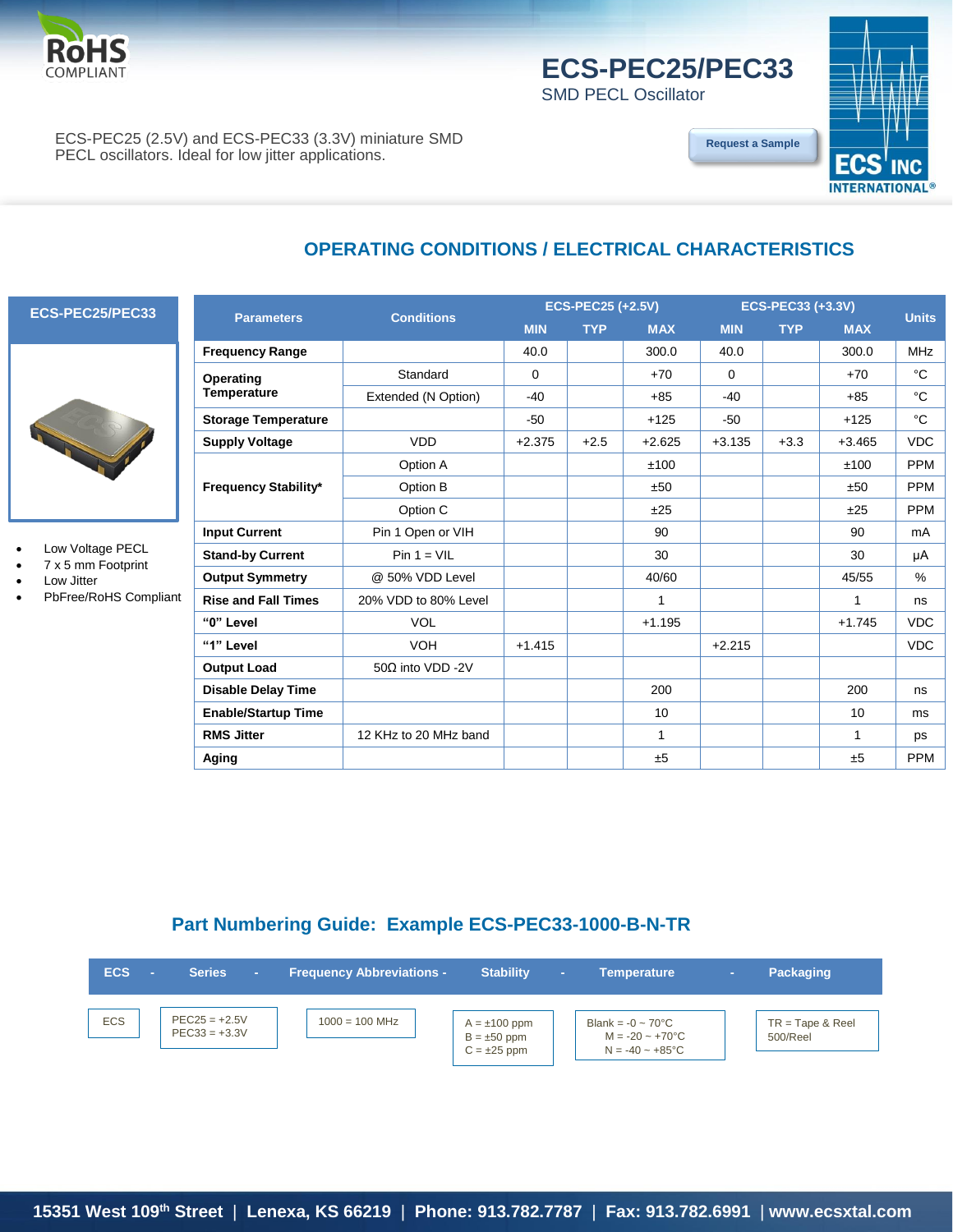

# **ECS-PEC25/PEC33**

SMD PECL Oscillator



## **Package Dimensions (mm)**





#### *Figure 1) Top, Side, and Bottom views*

.7max

|    | <b>Pin Connections</b> |  |  |  |  |
|----|------------------------|--|--|--|--|
| #1 | <b>Tri-State</b>       |  |  |  |  |
| #2 | N.C.                   |  |  |  |  |
| #3 | Ground                 |  |  |  |  |
| #4 | Output                 |  |  |  |  |
| #5 | C-Output               |  |  |  |  |
| #6 | VDD                    |  |  |  |  |



*Figure 2) Land Pattern*

| <b>Tri-State Control Voltage</b>                |             |  |  |  |  |
|-------------------------------------------------|-------------|--|--|--|--|
| Pad 1                                           | Pad 4 & 5   |  |  |  |  |
| Open                                            | Oscillation |  |  |  |  |
| VIH 70% VDD Min                                 | Oscillation |  |  |  |  |
| VIL 30% VDD<br>No Oscillation<br>Max            |             |  |  |  |  |
| Note: Internal envetal oppillation to be halted |             |  |  |  |  |

*Note: Internal crystal oscillation to be halted (Pin1 = VIL)*

#### **Frequency Abbreviations**

| <b>FREQUENCY</b><br><b>MHz</b> | <b>CODE</b> |
|--------------------------------|-------------|
| 100,000                        | 1000        |
| 106,250                        | 1062.5      |
| 125.000                        | 1250        |
| 155.520                        | 1555.2      |
| 156,250                        | 1562.5      |



*Figure 3) Suggested Reflow Profile*